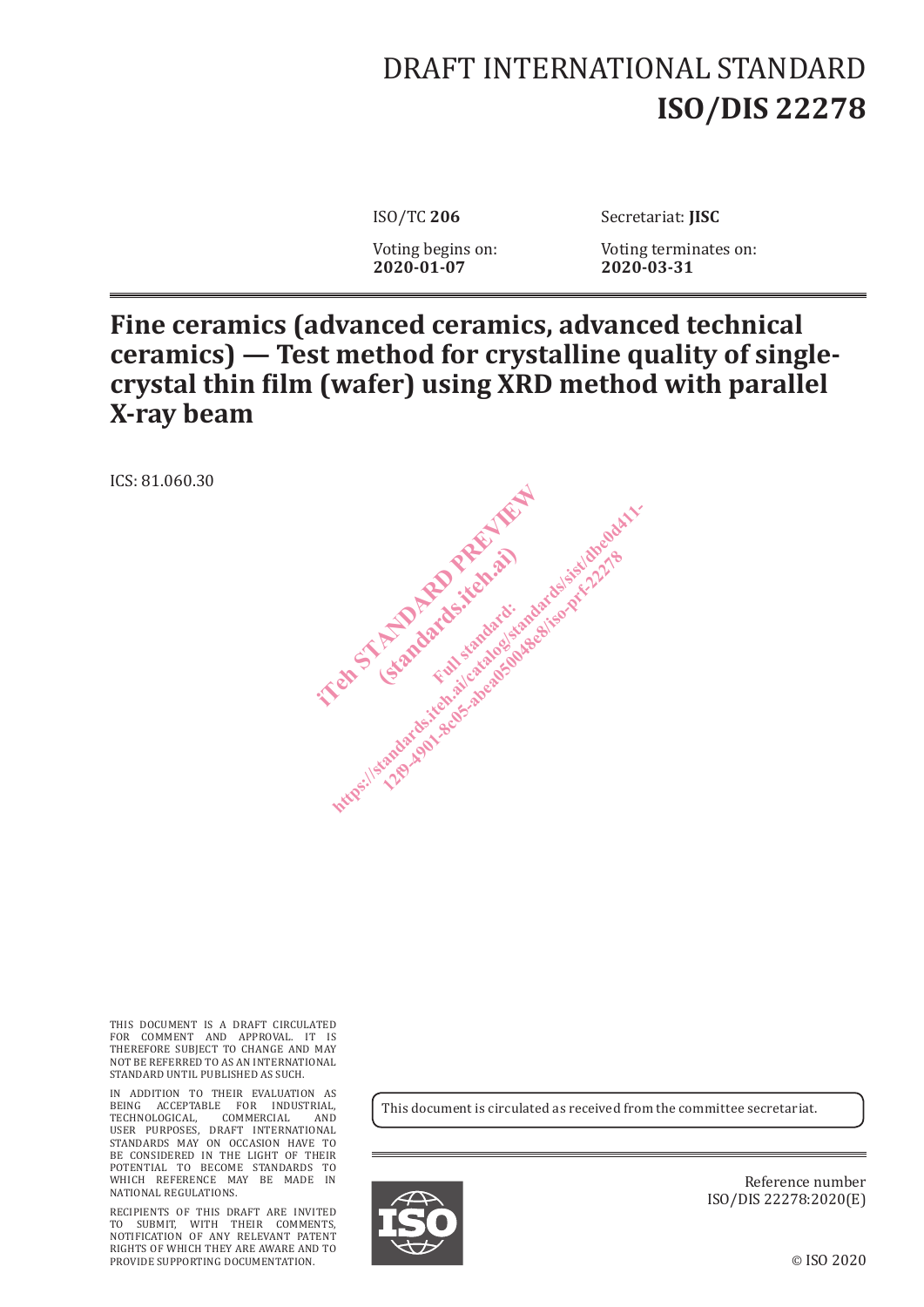



### **COPYRIGHT PROTECTED DOCUMENT**

#### © ISO 2020

All rights reserved. Unless otherwise specified, or required in the context of its implementation, no part of this publication may be reproduced or utilized otherwise in any form or by any means, electronic or mechanical, including photocopying, or posting on the internet or an intranet, without prior written permission. Permission can be requested from either ISO at the address below or ISO's member body in the country of the requester.

ISO copyright office CP 401 • Ch. de Blandonnet 8 CH-1214 Vernier, Geneva Phone: +41 22 749 01 11 Fax: +41 22 749 09 47 Email: copyright@iso.org Website: www.iso.org

Published in Switzerland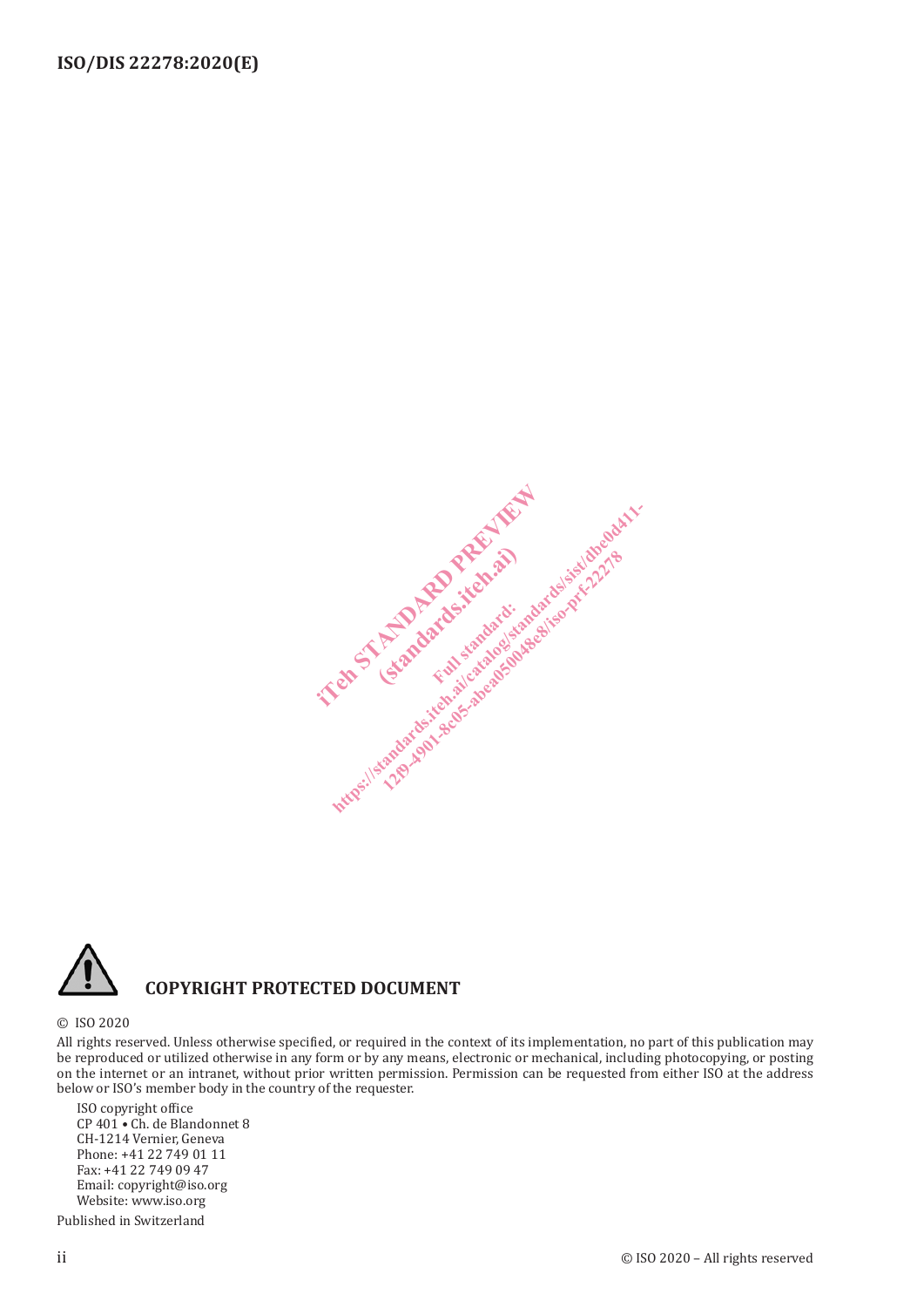Page

# **Contents**

| 1                                                                                                |                                                                                                                                                                                                                                            |     |
|--------------------------------------------------------------------------------------------------|--------------------------------------------------------------------------------------------------------------------------------------------------------------------------------------------------------------------------------------------|-----|
| 2                                                                                                |                                                                                                                                                                                                                                            |     |
|                                                                                                  |                                                                                                                                                                                                                                            |     |
| 3                                                                                                | 3.1                                                                                                                                                                                                                                        |     |
|                                                                                                  | 3.2                                                                                                                                                                                                                                        |     |
| 4                                                                                                | Fundamentals 2008 and 2008 and 2008 and 2008 and 2008 and 2008 and 2008 and 2008 and 2008 and 2008 and 2008 and 2008 and 2008 and 2008 and 2008 and 2008 and 2008 and 2008 and 2008 and 2008 and 2008 and 2008 and 2008 and 20             |     |
| 5                                                                                                |                                                                                                                                                                                                                                            |     |
|                                                                                                  | 5.1                                                                                                                                                                                                                                        |     |
|                                                                                                  | 5.2                                                                                                                                                                                                                                        |     |
|                                                                                                  | 5.3                                                                                                                                                                                                                                        |     |
|                                                                                                  | 5.4                                                                                                                                                                                                                                        |     |
|                                                                                                  | Sample attachment 5<br>5.5<br>Goniometer 5                                                                                                                                                                                                 |     |
|                                                                                                  | 5.6                                                                                                                                                                                                                                        |     |
|                                                                                                  |                                                                                                                                                                                                                                            |     |
|                                                                                                  |                                                                                                                                                                                                                                            |     |
| 6                                                                                                | 5.5.7 Detector<br>Instrument calibration<br>Preparation of sample<br>Test method and procedure<br>7.1 Optics alignment<br>7.2 Sample alignment<br>7.3 Adjusting the initial position of gomeonic and account of the contract of the contra |     |
| 7                                                                                                |                                                                                                                                                                                                                                            |     |
|                                                                                                  |                                                                                                                                                                                                                                            |     |
|                                                                                                  |                                                                                                                                                                                                                                            |     |
|                                                                                                  |                                                                                                                                                                                                                                            |     |
|                                                                                                  | 7.3.1 In case of symmetric diffraction <b>Election</b> 2014 12:3.1 and 27                                                                                                                                                                  |     |
|                                                                                                  | 7.3.2<br>7.4                                                                                                                                                                                                                               |     |
|                                                                                                  | 7.4.1                                                                                                                                                                                                                                      |     |
|                                                                                                  | 7.4.2                                                                                                                                                                                                                                      |     |
|                                                                                                  | 7.5                                                                                                                                                                                                                                        |     |
| 8                                                                                                | Data analysis and state of $\mathcal{S}^{\mathcal{S}^{\mathcal{S}}}\mathcal{N}$                                                                                                                                                            |     |
|                                                                                                  |                                                                                                                                                                                                                                            |     |
| 9                                                                                                |                                                                                                                                                                                                                                            |     |
|                                                                                                  | Annex A (normative) Example for d-spacing, 2 theta, $\chi$ value (tilt angle), and relative ideal<br>intensity of the symmetric and asymmetric diffraction on the silicon carbide (SiC)                                                    |     |
|                                                                                                  |                                                                                                                                                                                                                                            | .20 |
| Annex B (normative) Determination of d-spacing, 2 theta, $\chi$ value (tilt angle), and relative |                                                                                                                                                                                                                                            |     |
|                                                                                                  | ideal intensity for the symmetric and asymmetric diffraction on the single-crystal                                                                                                                                                         |     |
|                                                                                                  |                                                                                                                                                                                                                                            |     |
|                                                                                                  |                                                                                                                                                                                                                                            |     |
|                                                                                                  |                                                                                                                                                                                                                                            |     |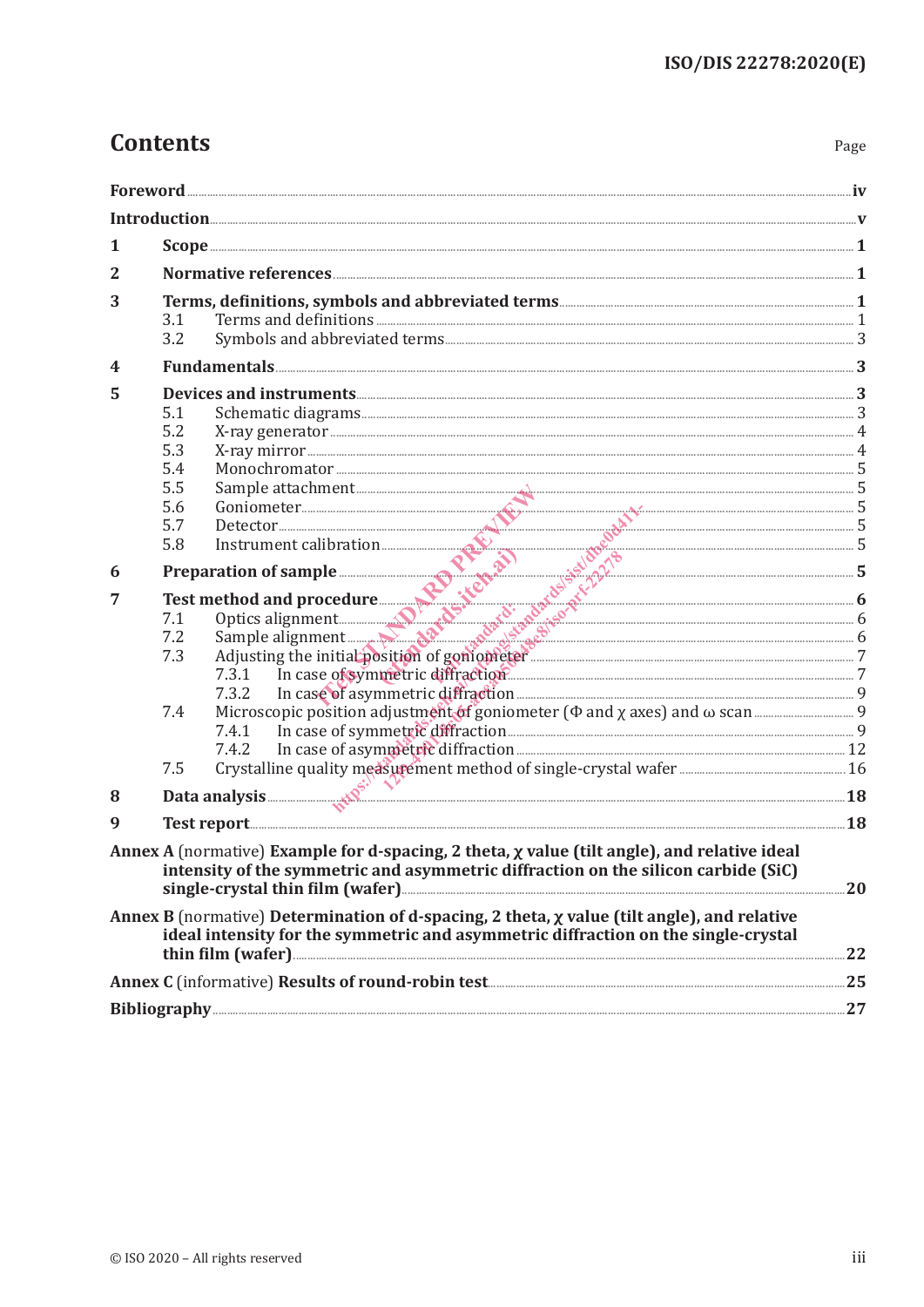# **Foreword**

ISO (the International Organization for Standardization) is a worldwide federation of national standards bodies (ISO member bodies). The work of preparing International Standards is normally carried out through ISO technical committees. Each member body interested in a subject for which a technical committee has been established has the right to be represented on that committee. International organizations, governmental and non-governmental, in liaison with ISO, also take part in the work. ISO collaborates closely with the International Electrotechnical Commission (IEC) on all matters of electrotechnical standardization.

The procedures used to develop this document and those intended for its further maintenance are described in the ISO/IEC Directives, Part 1. In particular the different approval criteria needed for the different types of ISO documents should be noted. This document was drafted in accordance with the editorial rules of the ISO/IEC Directives, Part 2 (see www.iso.org/directives).

Attention is drawn to the possibility that some of the elements of this document may be the subject of patent rights. ISO shall not be held responsible for identifying any or all such patent rights. Details of any patent rights identified during the development of the document will be in the Introduction and/or on the ISO list of patent declarations received (see www.iso.org/patents).

Any trade name used in this document is information given for the convenience of users and does not constitute an endorsement.

For an explanation on the voluntary nature of standards, the meaning of ISO specific terms and expressions related to conformity assessment, as well as information about ISO's adherence to the World Trade Organization (WTO) principles in the Technical Barriers to Trade (TBT) see the following URL: www.iso.org/iso/foreword.html. URL: www.iso.org/iso/foreword.html. it and the standards, the measurement is information given for the corresponding to the measurement, as well as information inciples in the Technical Barriers and the state of the state of the state of the state of the sta ure of standards, the<br>nent, as well as info<br>s in the Technical Ba ht is information given for the convenience<br>y nature of standards, the meaning of IS<br>ssessment, as well as information about IS<br>niciples in the Technical Bargrers to Trade (T<br>i.<br>i.e.d. committee ISO/TC206, Fine ceramics.<br>re of standards, the meaning c<br>ent, as well as information about<br>in the Technical Barriers to Trace<br>in the Technical Barriers to Trace<br>committee 150/176206, Fine cerar<br>committee 150/276206, Fine cerar<br>and deviation and the

This document was prepared by Technical Committee 150/TC 206, Fine ceramics.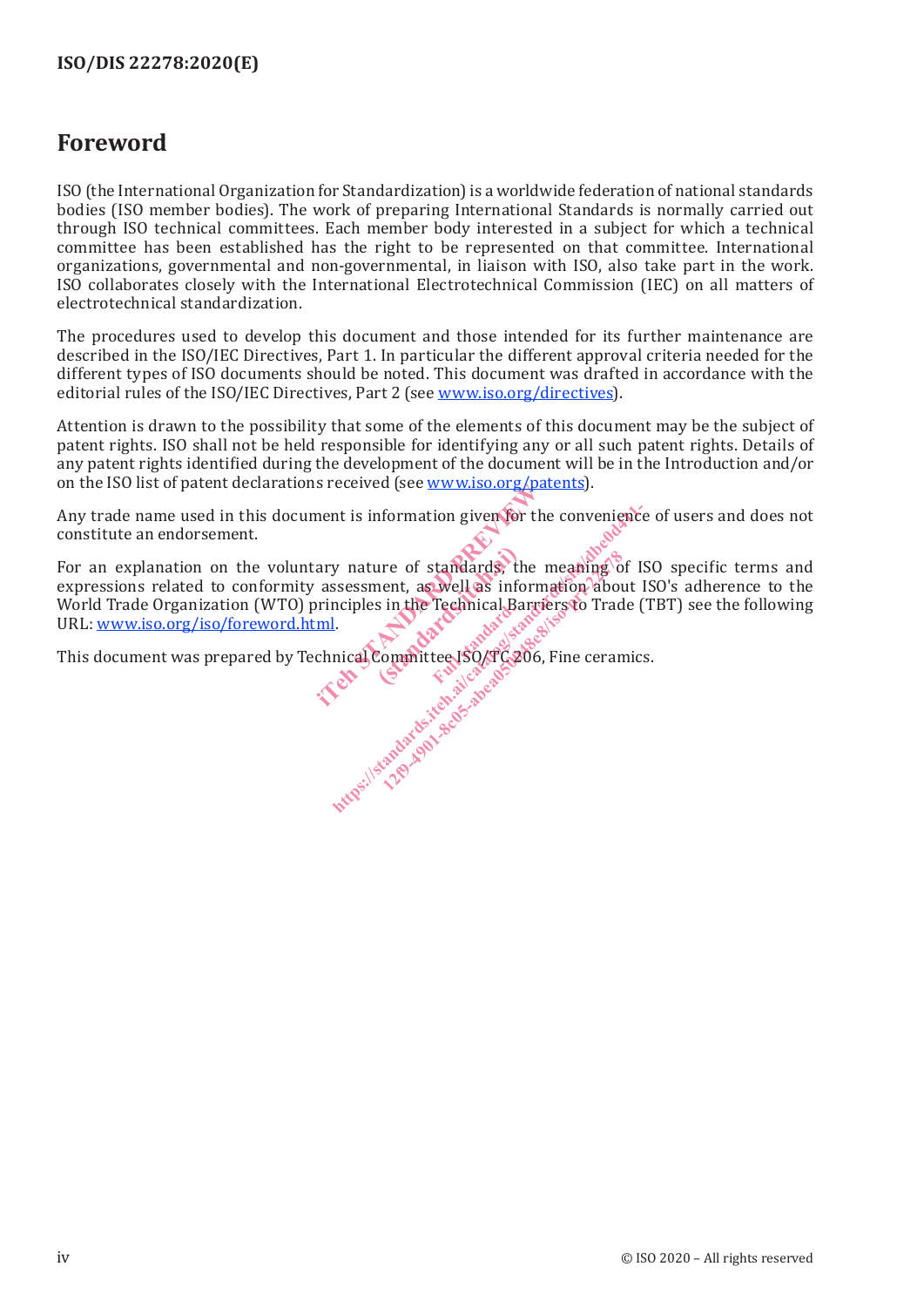## **Introduction**

Single-crystals are important in many applications ranging from synthetic gemstones for jewelry to hosts for solid-state lasers. For some applications, ceramic materials must be prepared as singlecrystals. When used as substrates for thin film growth (e.g. gallium-on-sapphire technology or the growth of superconductor thin films) it is the crystalline perfection of a single-crystal that is important. Wide bandgap semiconductors such as silicon carbide (SiC) and gallium nitride (GaN) have drawn a lot of attention in power applications due to their superior material properties such as high critical electric field resulting in a minimum of 10 times higher breakdown voltage or a 100 times smaller on-resistance than Si. These unique properties of SiC and GaN materials have made them promising candidates for future high power, high frequency semiconductor devices. In optical applications, e.g. the use of ruby and yttrium–aluminum–garnet (YAG) for laser hosts and quartz and sapphire for optical windows, single-crystals are used to minimize scattering or absorption of energy. In piezoelectric materials, e.g. quartz, the optimum properties are obtained in single-domain single-crystals. Some of the applications that utilize the desirable optical, electrical, magnetic, or mechanical properties of ceramic singlecrystals.

Substrate diameters for the single-crystal have been steadily increasing since the commercial introduction of substrates in 1990 and crystal defects have been greatly reduced in the past 15 years. Commercial devices are available, but their widespread use will depend on the ability of growers to make large, inexpensive, defect free materials available.

While various methods for measuring the defect of single-crystal thin films have been presented until now, the most typical method for measuring the crystalline quality (degree of average defect) of singlecrystal thin films that have wide area (2 inch, 4 inch and 6 inch, etc.) is X-ray diffraction (XRD) method with parallel X-ray beam. However, this method can easily create a great error margin as the result value is analysed to be very different depending on the measuring process and conditions of the user or the pre-treatment of sample, etc. in 1990 and crystal defects have be<br>ailable, but their widespread use v<br>fect free materials available.<br>measuring the defect of single-crys<br>d for measuring the crystalline quality<br>wide area (2 inch, 4 inch and 6 inch<br>loweve mg the defector single<br>
reasuring the crystalli<br>
ca (2 inch, 4 inch and<br>
this method can easy<br>
t depending on the measurement method https://standards.iteh.ai/catalogue.org/standards.ited.com<br>https://standards.ited.com<br>assuring the defect of single-crystal thin film<br>for measuring the crystalline quality (degre<br>de area (2 inch, 4 inch and 6 inch, étc.) i g the defect of single-crystal this<br>asuring the crystalline quality (da (2 inch, 4 inch and 6 inch, étc.) is<br>this method can éasily of eate a<br>depending on the measuring pro<br>easurement methods and condition<br>assurement metho

Therefore, a standard on universal measurement methods and conditions is absolutely necessary.

Fine ceramics (advanced ceramics, advanced technical ceramics) — Test method for crystalline quality of single-crystal thin film (wafer) using  $XRQ$  method with parallel X-ray beam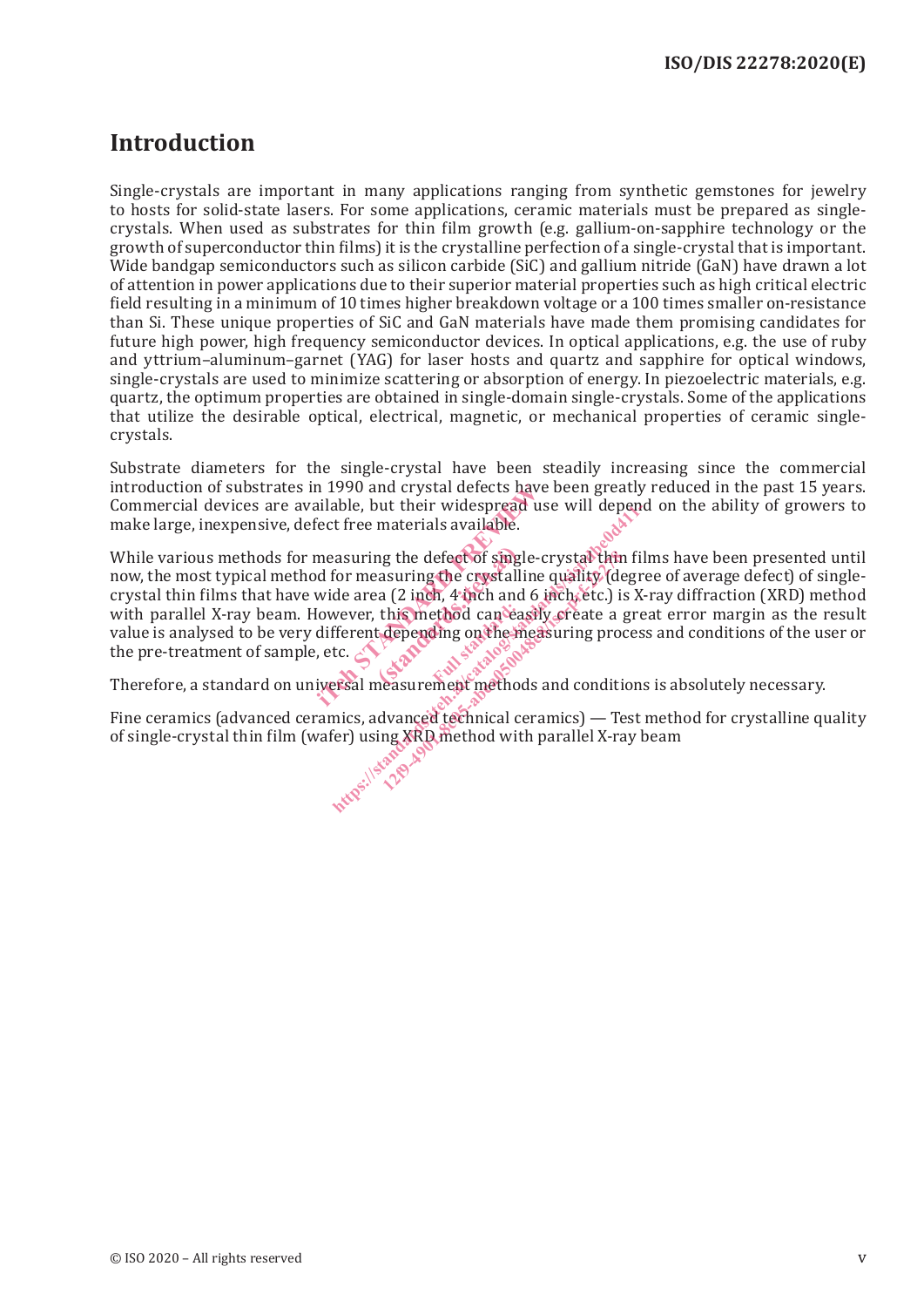Internal disposition of the state of the control of the state of the AMERICAN STATES of the Contractor of the Contractor of the AMERICAN STATES of the Contractor of the Contractor of the Contractor of the Contractor of the Tich of Amazon President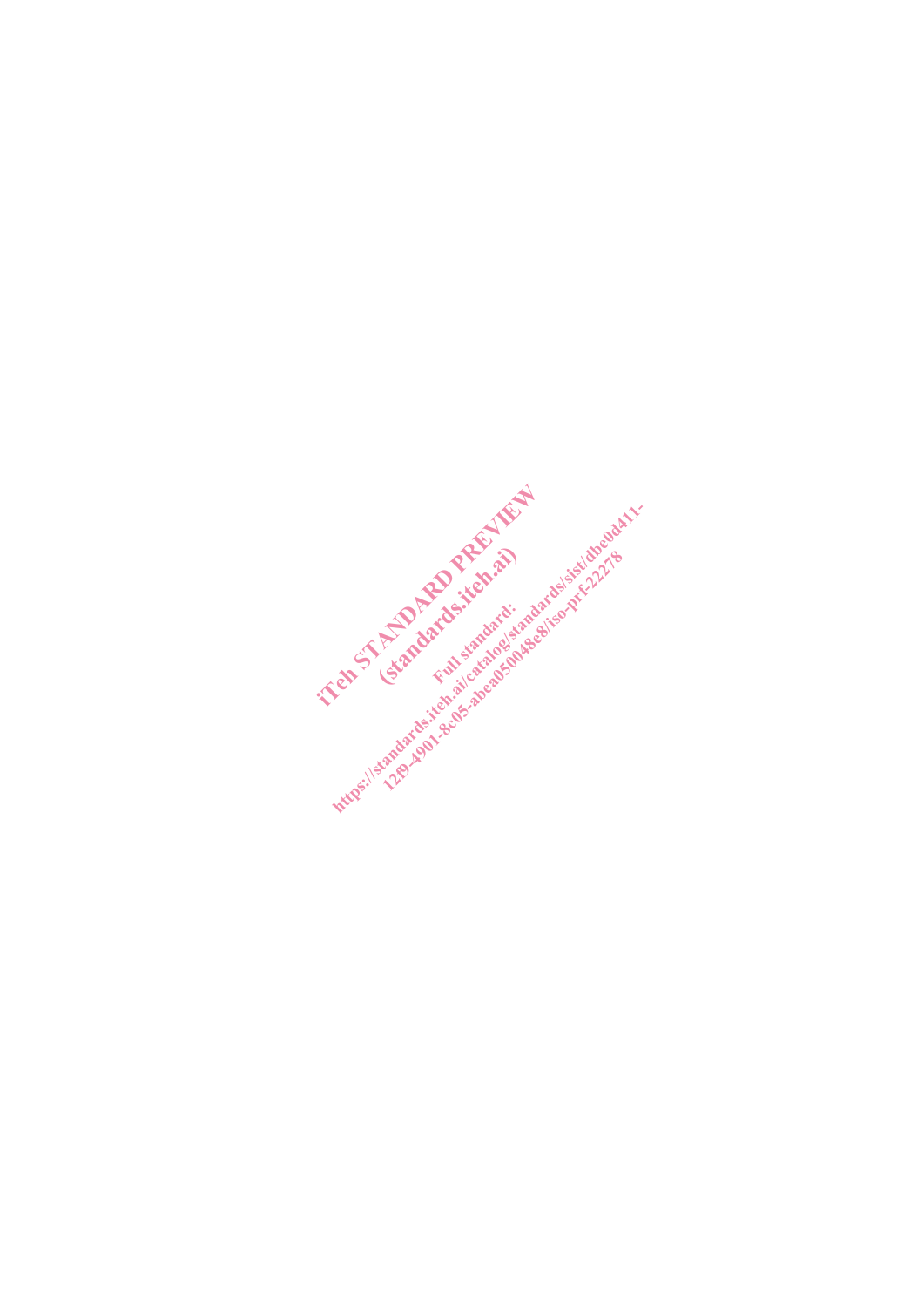# **Fine ceramics (advanced ceramics, advanced technical ceramics) — Test method for crystalline quality of singlecrystal thin film (wafer) using XRD method with parallel X-ray beam**

#### **1 Scope**

This standard is the one for measuring the crystalline quality of single-crystal thin film (wafer) XRD method with parallel X-ray beam. All of the single-crystal thin film (wafer) as bulk or epitaxial layer structure is included in the scope of this standard.

#### **2 Normative references**

There are no normative references in this document.

# **3 Terms, definitions, symbols and abbreviated terms** symbols and abbreviated te<br>symbols and abbreviated te<br>ument, the following terms and def<br>nological databases for use in stand<br>trorm: available at http://www.so<br>ble at http://www.electropedia.org Is and abbreviat wmbols and abbreviated terms, and the finitions approximated terms and definitions approximated databases for use in standardization orm: available at http://www.electropedia.org/obpeat http://www.electropedia.org/<br>eat htt

For the purposes of this document, the following terms and definitions apply.

ISO and IEC maintain terminological databases for use in standardization at the following addresses:

- ISO Online browsing platform: available at <u>http://www.iso.org/obp</u> Is and abbreviated terms.<br>
le following terms and definition.<br>
databases for use in standardizat<br>
vailable at http://www.iso.org/ob<br>
p://www.electropedia.org/<br>
p://www.electropedia.org/
- IEC Electropedia: available at http://www.electropedia.org/

#### **3.1 Terms and definitions**

#### **3.1.1**

#### **Single-crystal**

While all atoms that exist in one crystal form a fixed regular arrangement in a three dimensional space, a single-crystal at this time stands for a crystalline material having identical atomic arrangement on all areas of the material

#### **3.1.2**

#### **Off-cut angle**

Angle that a specific crystallographic orientation forms with surface in a single-crystal thin film (wafer). Off-cut angle is a key condition determining the growth behaviour of thin film during epitaxial growth on a single-crystal thin film (wafer)

#### **3.1.3**

#### **CMP (chemical mechanical polishing)**

A process to planarize the thin film surface using the combination of chemical action by a slurry composed of chemical liquid / abrasive particles and mechanical action of a grinder

#### **3.1.4**

#### **Bragg diffraction**

Shows the width between the wavelength of light and the width of crystal structure, or relationship between the reflecting surface and the angle formed by the ray. The formula is  $2d \cdot \sin\theta = n \cdot \lambda$ .

Here, *d* is the width of periodic structure, *θ* is the angle between crystal plane and incident light, λ is the wavelength of light and n is the constant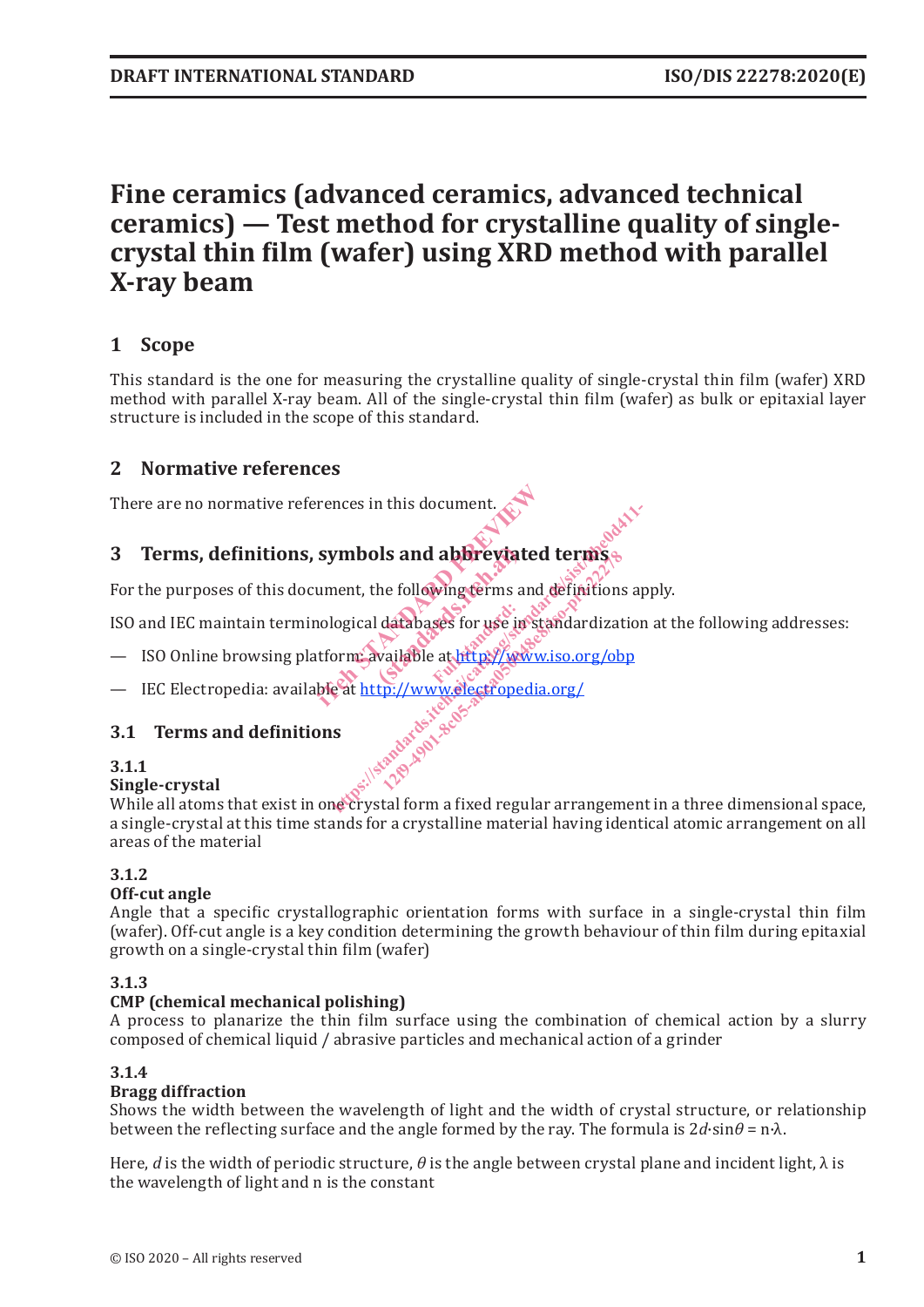#### **3.1.5**

Parallel X-ray beam

Refers to X-ray beam obtained by collimating incident and/or diffracted X-ray beam by using solar slit, analyser crystal and/or x-ray mirror. As comparison with the focused beam, parallel X-rays, it does not suffer the sample condition (e.g. surface roughness) and geometrical limitations of the optical system (e.g. mechanical focal-circle deviation)

#### **3.1.6**

#### **Slit**

Device for controlling the size and photon flux amount of X-ray beam

#### **3.1.7**

#### **Symmetric diffraction**

State where the surface of sample and the Bragg diffraction are parallel

#### **3.1.8**

Asymmetric diffraction

State where the surface of sample and the Bragg diffraction are not parallel

#### **3.1.9**

#### **2-theta**

2*θ*

Angle of the detected X-ray beam with respect to the incident X-ray beam direction ith respect to the incident X-ray be<br>eam and the Sample surfaces about the

#### **3.1.10**

#### **omega**

ω

Angle between the incident X-ray beam and the sample surface (standards.iteh.as)

#### **3.1.11**

**chi**

χ Angle of tilt of sample about an axis in the plane of the sample and in the plane of the incident X-ray beam, X-ray source and detector h respect to the incident X-ray beam divection<br>and the sample surfaces to a piece of  $\chi^2$ <br>m and the sample surfaces to a piece of  $\chi^2$ <br>m and the sample surfaces to a piece of  $\chi^2$ <br>is (4) depending on equipment compan the Sample surfaces de liso-principale

Note 1 to entry: It is also may define as psi (ψ) depending on equipment companies

#### **3.1.12 phi**

Φ

Angle of rotation about the normal to the nominal surface of the sample

#### **3.1.13**

#### **X, Y, Z coordinate system**

Orthogonal coordinate system in which X is the direction in the plane of the sample, parallel to the incident beam when  $\Phi = 0$ ; Y is the direction in the plane of the sample, perpendicular to the incident beam when  $\Phi = 0$ ; and Z is the direction normal to the plane of the sample

#### **3.1.14**

#### **Flat zone wafer**

Since crystal structure in the thin film (wafer) cannot be visually identified with human eye, the location is classified by making one section flat in order to distinguish the structure of thin film (wafer)

#### **3.1.15**

**Rocking curve ω rocking**

#### **ω scan**

A term which indicates the intensity of peak and the change of FWHM (Full Width at Half Maximum) on the incident angle  $\omega$  as the optimum Bragg diffraction condition on a specific crystal plane of a singlecrystal. It is normally an indicator showing crystalline quality of the sample.**NOTE** Rocking curve is normally called an RC by abbreviation.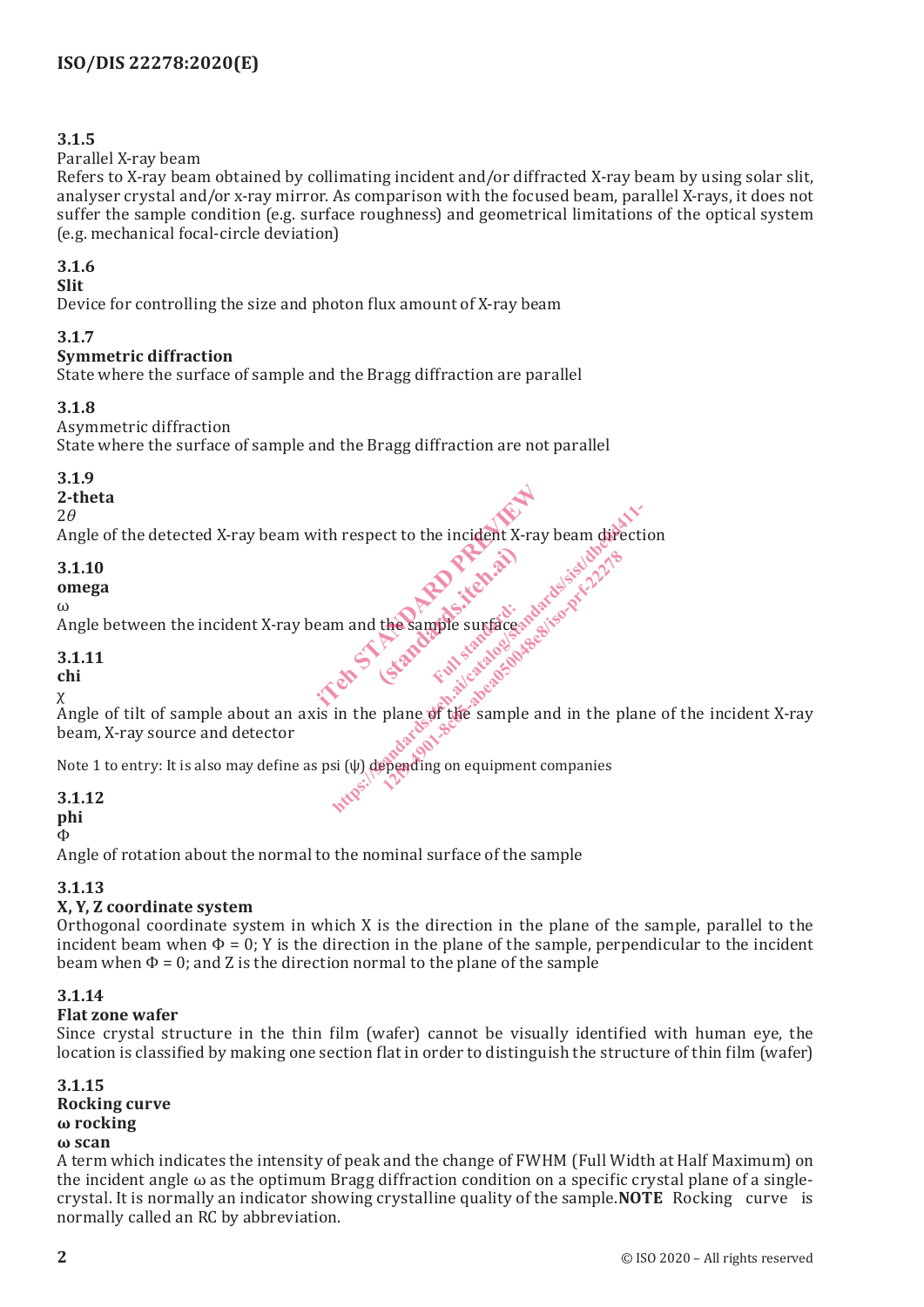#### **3.1.16**

#### **Crystalline quality**

The "crystalline quality" used in this standard shall mean the FWHM value of a rocking curve based on various degrees of defects (dislocation density, mosaic spread, curvature, misorientation, and inhomogeneity etc.) in the sample.

#### **3.1.17**

**Arc seconds**

FWHM unit of rocking curve as 1/3600 of a degree of an angle

#### **3.2 Symbols and abbreviated terms**

- 2*θ* 2Theta, the angle of the detected X-ray beam with respect to the incident X-ray beam
- $ω$  Omega, the angle between the incident X-ray beam and the sample surface
- ϕ Phi, the angle of rotation about the normal to the nominal surface of the sample
- χ Chi, the angle of tilt of sample about an axis in the plane of the sample and in the plane of the incident X-ray beam, X-ray source and detector  $(m)$  define as psi  $(\psi)$ )
- λ Wavelength of the incident X-ray beam

#### **4 Fundamentals**

The purpose of this standard is to provide  $\hat{a}$  information to minimize the measuring error on the crystalline quality evaluation of a single-crystal. An X-ray beam shall be investigated in order to satisfy the Bragg diffraction conditions on a single-crystal thin film (wafer) that has grown into a specific crystal plane. Information on the internal defects of single-crystal (dislocation density, mosaic spread, curvature, misorientation and inhomogeneity, etc.) can be gained using the microscopic angle change of X-ray beam (or microscopic change in the position of sample) investigated at this time. Since the crystal plane interval and the arrangement of crystal plane are very consistent in an almost perfect crystal, most diffraction conditions are gained from one angle (2 theta) in all crystal planes so that a very sharp peak can be gained. On the contrary, the single-crystals with more defects show a broader peak. X-ray source and detector (may def<br>
cident X-ray beam<br>
cident X-ray beam<br>
rd is to provide an information to<br>
in of a single-crystal. An X-ray beam<br>
tions on a single-crystal thin film<br>
in the internal defects of single-cr provide an information of the state of the state of the state of the state of the state of the state of the state of the state of the state of the state of the state of the state of the state of the state of the state of t dent X-ray beam<br>
dent X-ray beam<br>
and the properties are information to minimize<br>
of a single-crystal. An X-ray beam shall be in<br>
ons on a single-crystal thin film (wafer) the<br>
the internal defects of single-crystal (dislo abead of the constant of the position of the position of the position of the position of the position of sample) investigate of crystal plane are very consisted from one angle (2 theta) in all comparison of sample) invest

#### **5 Devices and instruments**

#### **5.1 Schematic diagrams**

Figure 1 shows a diagram of an example configuration for XRD with parallel X-ray beam system.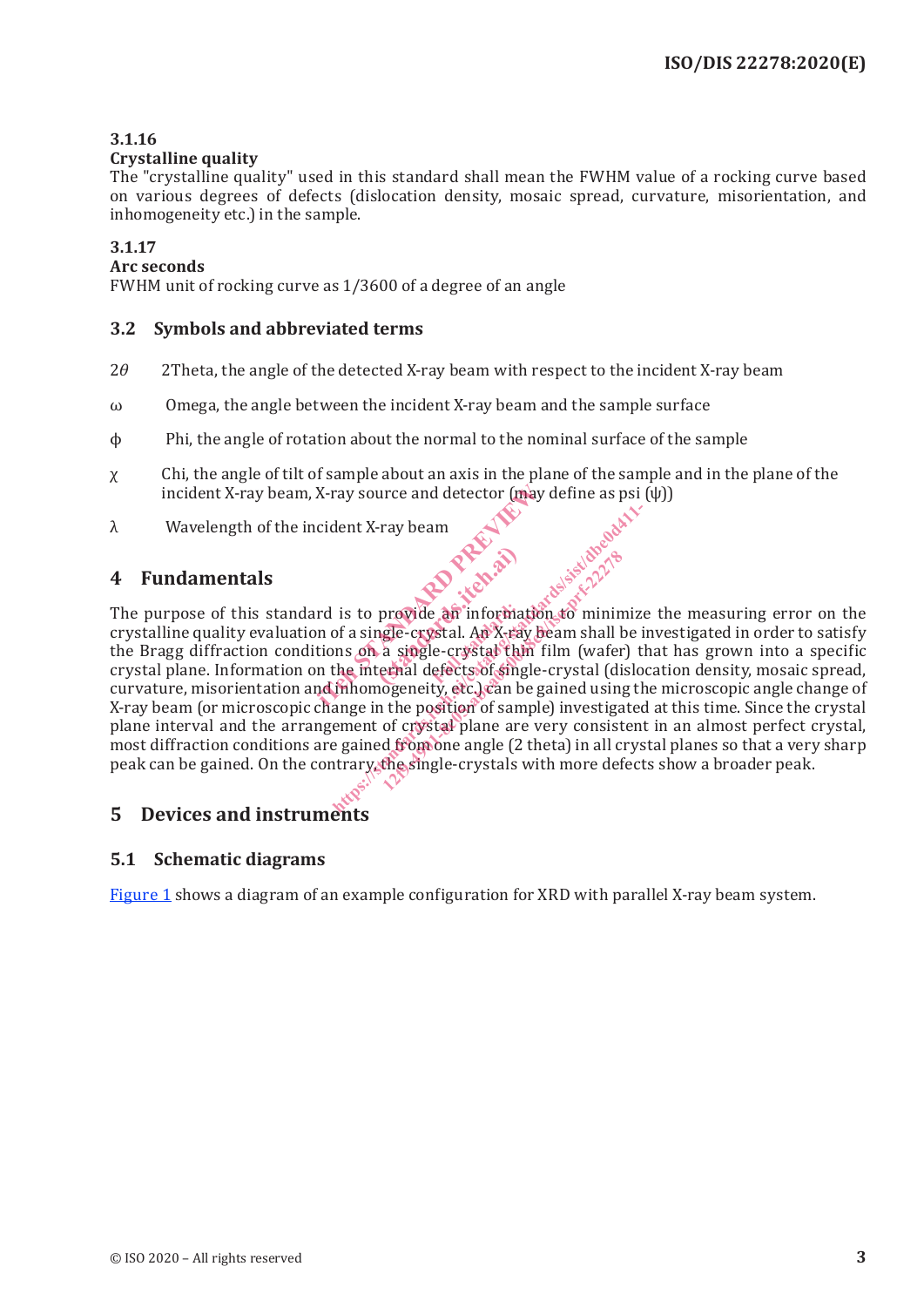

8 detector

4 sample

7 slit

**Key**

- 9 roland circle ω angle between the specimen surface and the mcident X-ray beam 2θ angle between the detected beam and the
- Φ angle of rotation about the normal to the nominal surface of the sample
- χ angle of tilt of sample about an axis in the plane of the sample and in the plane of the incident X-ray beam, X-ray source and detector

#### **Figure 1 — Example schematic layout of an XRD experimental configuration with parallel X-ray beam system, projected into the plane of the source, detector, incident and diffracted X-ray beams**

#### **5.2 X-ray generator**

Device which generates an X-ray beam of fixed intensity

#### **5.3 X-ray mirror**

Device which makes the dispersed beam generated from an X-ray generator parallel or the one that can control the amount of X-ray beam that reaches monochromator by passing through the slit

**NOTE** Since the X-ray mirror is related only to the intensity of the peak (regardless of the beam's resolution), it may not be used as the case may be.